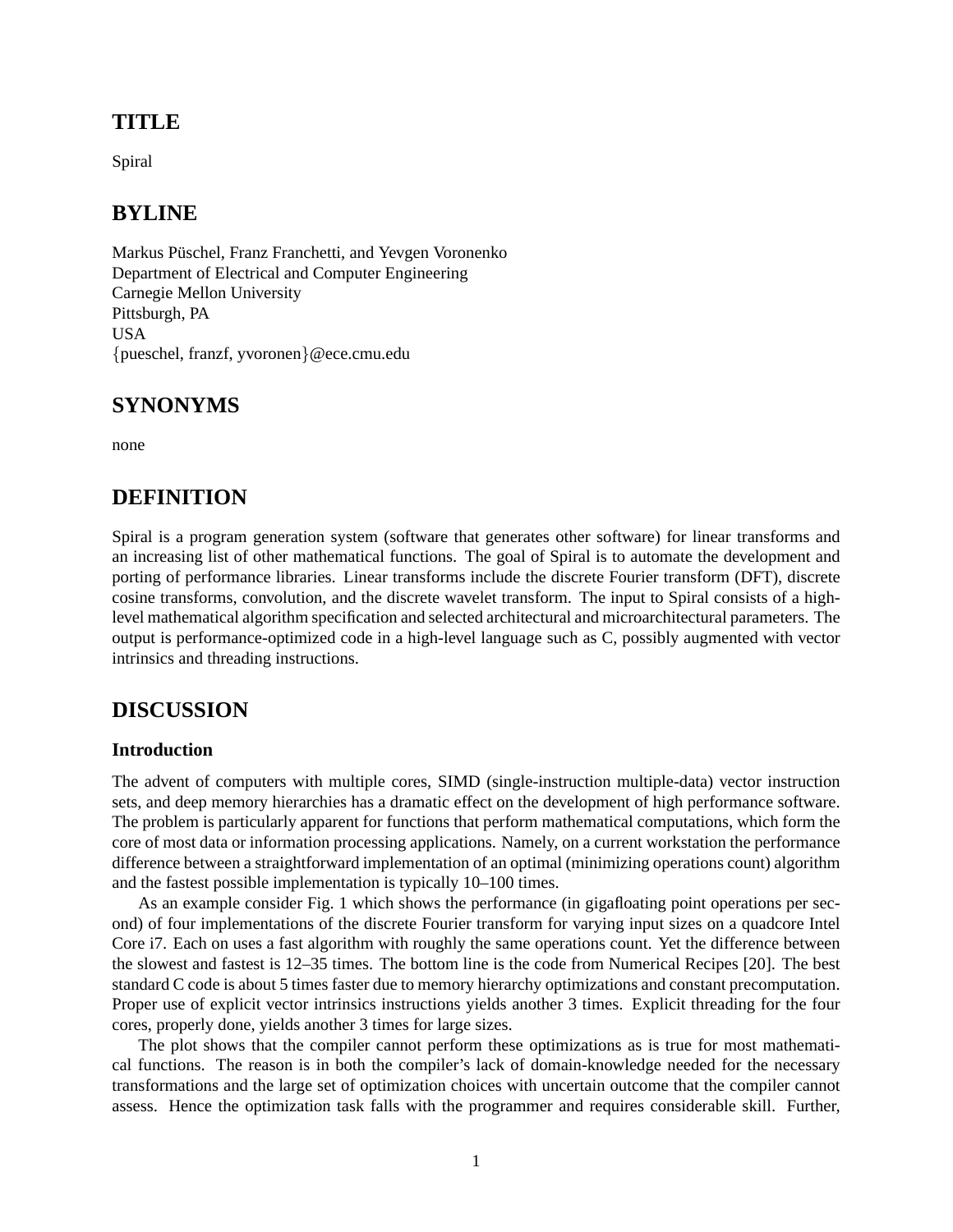



the optimizations are usually platform-specific and hence have to be repeated with every new generation of computers.

Spiral overcomes these problems by completely automating the implementation and optimization process for the functions it supports. Complete automation means that Spiral produces source code for a given function given only a very high-level representation of the algorithms for this function and a high-level platform description. After algorithm and platform knowledge are inserted, Spiral can generate various types of code including for fixed and general input size, threaded or vectorized.

The approach taken by Spiral is based on the following key principles:

- Algorithm knowledge for a given mathematical function is represented in the form of *breakdown rules* in a *domain-specific language*. Each rule represents a divide-and-conquer algorithm. The language is based on mathematics, is declarative, and platform independent. These properties enable the mapping to various forms of parallelism from algorithm knowledge that is inserted only once. It also enables the derivation of the library structure for general input size implementations by computing the so-called *recursion step closure*.
- Platform knowledge is organized into *paradigms*. A paradigm is a feature of a platform that requires structural optimization and possibly source code extensions. Examples include shared-memory parallelism or SIMD vector processing. Each paradigm consists of a set of *parameterized rewrite rules* and *base cases* expressed in the same language as the algorithm knowledge. The base cases constitute a subset of the domain-specific language that maps well to a paradigm. The rewrite rules interact with the breakdown rules to produce algorithms that are base cases, which means they are structurally optimized for the considered paradigm. Examples of parameters include the SIMD vector length or the cacheline size. Paradigms are designed to be composable.
- Spiral uses *empirical search* to automatically explore choices in a feedback loop. This is done by generating candidate implementations and evaluating their performance. Even though theoretically unsatisfying, search enables further optimization for intricate microarchitectural details that may be unknown or are not well understood.

In summary, Spiral integrates techniques from mathematics, programming languages, compilers, automatic performance tuning, and symbolic computation. The entire system Spiral combines aspects of a compiler, generative programming, and an expert system.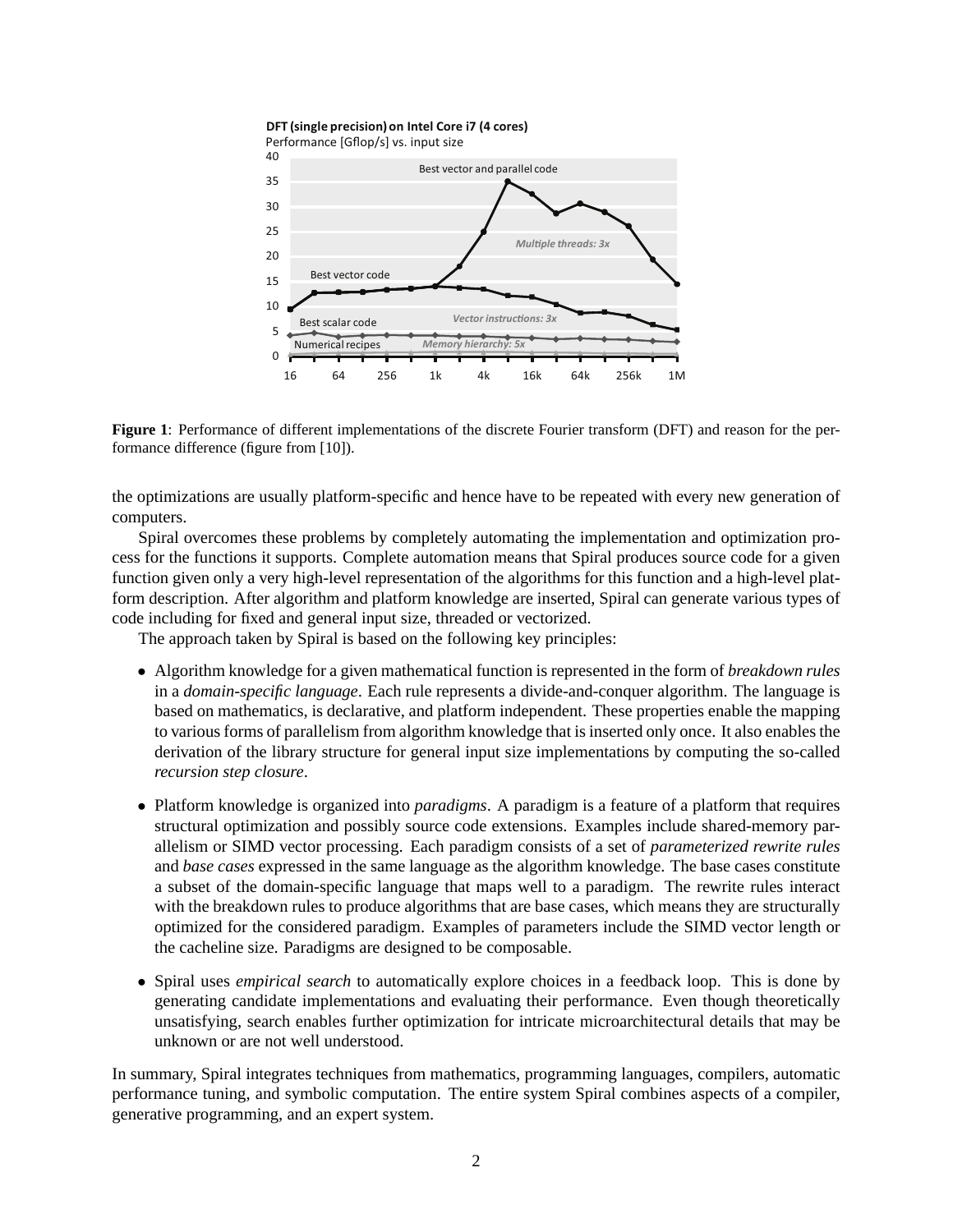The remainder of this section describes the framework underlying Spiral and the inner workings of the actual system. The presentation focuses on linear transforms; extensions of Spiral beyond transforms are briefly discussed in the end.

#### **Algorithm Representation**

**Linear transforms.** A linear transform is the function

$$
x \mapsto Mx,
$$

where M is a fixed matrix, x is the input vector, and  $y = Mx$  the output vector. Different transforms correspond to different matrices  $M$ . For simplicity,  $M$  is referred to as transform in the following. Most transforms M are square  $n \times n$ , which implies that x and y are of length n. Most transforms exist for all  $n = 1, 2, \ldots$ 

The possibly most famous transform is the DFT defined by the  $n \times n$  matrix

$$
\mathbf{DFT}_n = \begin{bmatrix} \omega_n^{k\ell} \end{bmatrix}_{0 \le k,\ell < n}, \quad \omega_n = e^{-2\pi i/n}, \ i = \sqrt{-1}.
$$

Other examples include the discrete Hartley transform,

$$
\mathbf{DHT}_n = \left[\cos(2\pi k\ell/n) + \sin(2\pi k\ell/n)\right]_{0 \leq k,\ell < n},
$$

the discrete cosine transform (DCT) of type 2,

$$
\mathbf{DCT-2}_n = \left[\cos\left(k(\ell+\frac{1}{2})\pi/n\right)\right]_{0\leq k,\ell
$$

as well as other types of discrete cosine and sine transforms, the Walsh-Hadamard transform, the real DFT, the discrete wavelet transform, the inverses and other variants of the preceding transforms, and finite impulses response filters.

**Fast transform algorithms: SPL.** If M is  $n \times n$  and has few or no zero entries, then a direct computation of  $y = Mx$  requires  $O(n^2)$  many operations. However, all the transforms mentioned above have fast algorithms that reduce their complexity below that, typically to  $O(n \log(n))$ . Every algorithm can be expressed as a factorization of the transform matrix  $M$  into a product of sparse matrices. As an example assume  $M = M_1 M_2 M_3 M_4$ , then  $y = Mx$  can be computed in four steps as

$$
t = M_4x, \ u = M_3t, \ v = M_2u, \ y = M_1v.
$$

If the  $M_i$  are sufficiently sparse, this reduces the operations count.

The sparse matrices occurring in transform algorithms have structure that can be formally expressed using basic matrices and matrix operators such as the direct sum and the tensor or Kronecker product. This notation forms the basis for the language SPL (signal processing language) explained next.

Basic matrices include the  $n \times n$  identity matrix  $I_n$ , diagonal matrices  $D_n = \text{diag}(a_0, \ldots, a_{n-1})$ , the  $2 \times 2$  butterfly matrix

$$
F_2 = \begin{bmatrix} 1 & 1 \\ 1 & -1 \end{bmatrix},
$$

the stride permutation matrix  $L_k^n$ , defined for  $n = km$  by the underlying permutation

$$
\ell_k^n: im + j \mapsto jk + i, \ 0 \le i < k, \ 0 \le j < m,\tag{1}
$$

and several others.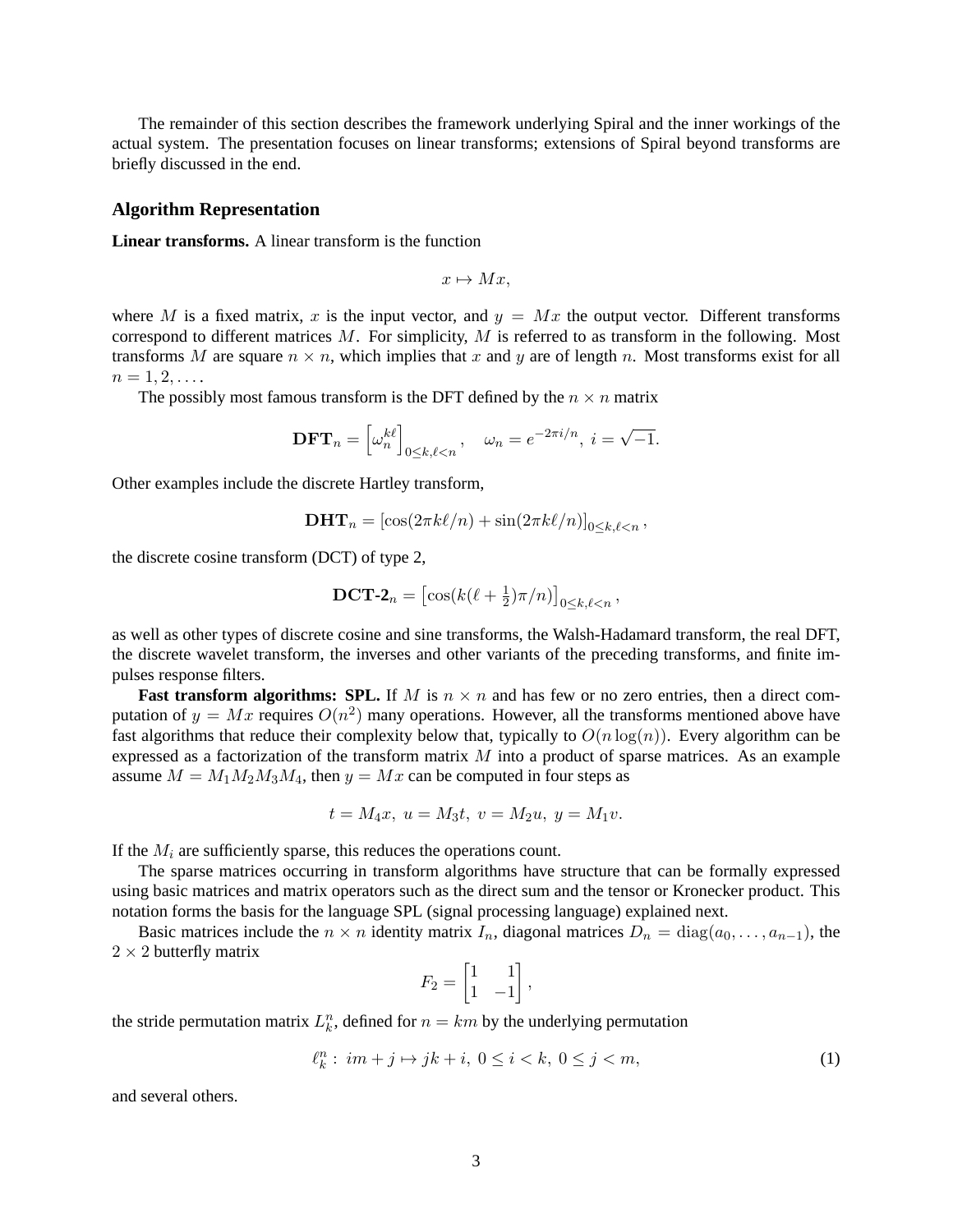|  | $\langle \text{spl} \rangle$ ::= $\langle \text{generic} \rangle   \langle \text{basic} \rangle   \langle \text{transform} \rangle  $ |                  |
|--|---------------------------------------------------------------------------------------------------------------------------------------|------------------|
|  | $\langle \text{spl} \rangle \cdot \cdots \langle \text{spl} \rangle$                                                                  | (product)        |
|  | $\langle \text{spl} \rangle \oplus \ldots \oplus \langle \text{spl} \rangle$                                                          | (direct sum)     |
|  | $\langle \text{spl} \rangle \otimes \cdots \otimes \langle \text{spl} \rangle$                                                        | (tensor product) |
|  |                                                                                                                                       |                  |
|  | $\langle$ generic $\rangle$ : = diag $(a_0, \ldots, a_{n-1})$                                                                         |                  |
|  | $\langle \text{basic} \rangle$ ::= $I_n   L_k^n   F_2   \dots$                                                                        |                  |
|  | $\langle$ transform $\rangle$ ::= DFT <sub>n</sub>   DHT <sub>n</sub>   DCT-2 <sub>n</sub>                                            |                  |

**Table 1**: A subset of SPL in Backus-Naur form;  $n, k$  are positive integers,  $a_i$  are real or complex numbers.

Matrix operators include the matrix product, the direct sum

$$
A \oplus B = \begin{bmatrix} A & \\ & B \end{bmatrix}
$$

,

and the tensor product

$$
A\otimes B=[a_{k,\ell}B]_{0\leq k,\ell
$$

Most important are the tensor products where  $A$  or  $B$  are the identity:

$$
I_n \otimes B = \begin{bmatrix} B & & \\ & \ddots & \\ & & B \end{bmatrix},
$$

and, for example,

$$
\begin{bmatrix} a & b \\ c & d \end{bmatrix} \otimes I_3 = \begin{bmatrix} aI_3 & bI_3 \\ cI_3 & dI_3 \end{bmatrix} = \begin{bmatrix} a & & b & & \\ & a & & b & \\ & & a & & b \\ & & & d & & \\ & & & & d & \\ & & & & & d \end{bmatrix}
$$

A (partial) description of SPL in Backus-Naur form is provided in Table 1.

**Algorithms as SPL breakdown rules.** Using SPL, the algorithm knowledge in Spiral is captured by *breakdown rules*. A breakdown rule represents a one-step divide-and-conquer algorithm of a transform. This means the transform is factorized into sparse matrices involving other, typically smaller, transforms.

The most famous example is the general-radix Cooley-Tukey fast Fourier transform (FFT):

$$
\mathbf{DFT}_n \to (\mathbf{DFT}_k \otimes I_m)T_m^n(I_k \otimes \mathbf{DFT}_m)L_k^n, \quad n = km,
$$
\n(2)

where  $T_m^n$  is the diagonal matrix of *twiddle factors*. For  $n = 16 = 4 \times 4$ , the factorization is visualized in Fig. 2 together with the associated dataflow graph. The smaller  $DFT_4$ 's are boxes of equal shades of gray.

To terminate the recursion, base cases are needed. For example, for two-powers  $n$  a size two base case is sufficient:

$$
\mathbf{DFT}_2 \to F_2. \tag{3}
$$

A few things are worth noting about this representation of transform algorithms:

- The representation (2) is *point-free*, i.e., the input vector is not present.
- The representation (2) is declarative.
- Since the rule (2) is a matrix equation, it can be manipulated using matrix identities. For example, both sides can be inverted or transposed, to obtain an inverse or transposed transform algorithm.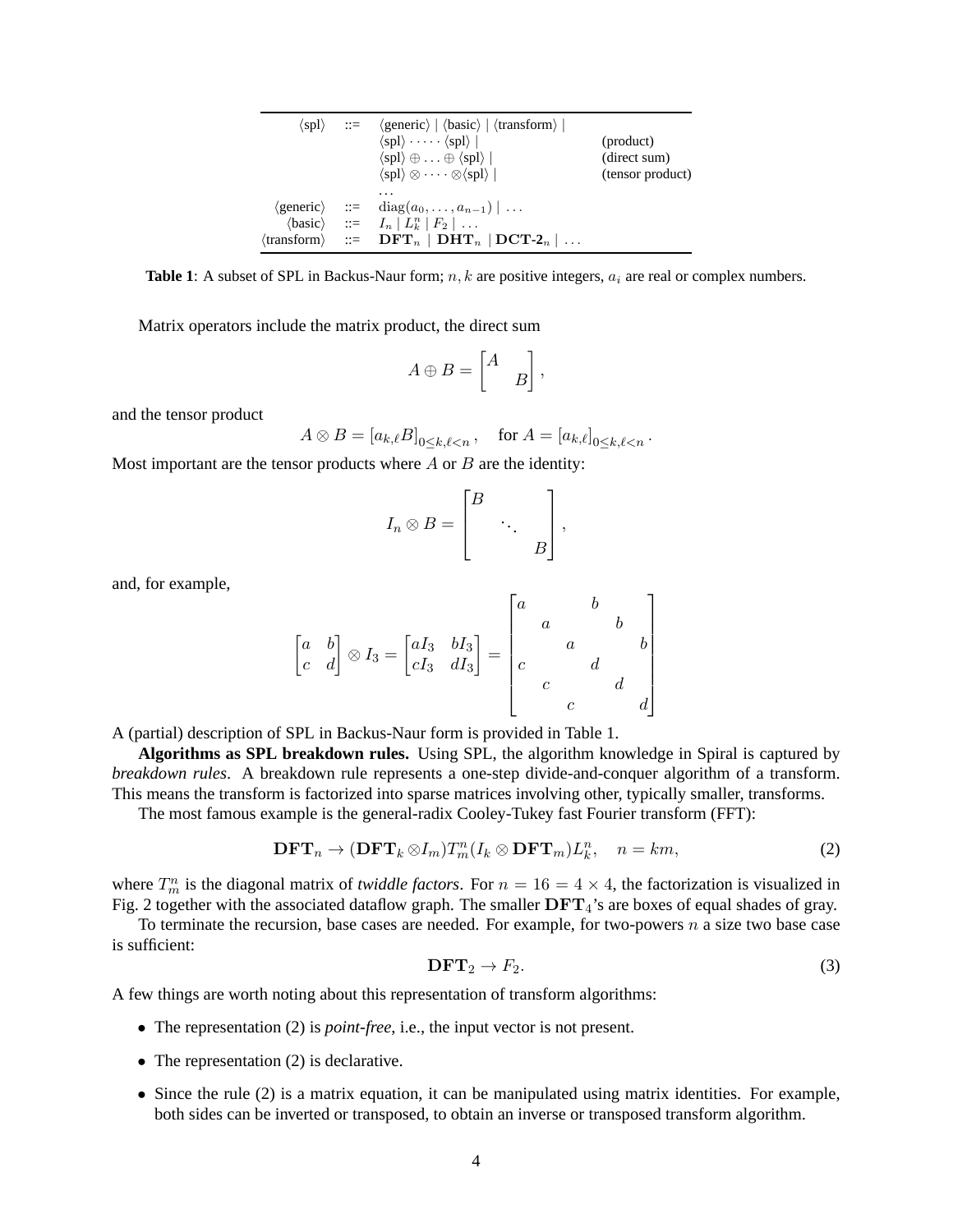

**Figure 2**: Cooley-Tukey FFT (2) for  $16 = 4 \times 4$  as SPL rule and as (complex) data-flow graph (from right to left). Some lines are bold to emphasize the strided access of the  $DFT_4$ 's (figure from [10]).

|  | $\mathbf{DFT}_n = (\mathbf{DFT}_k \otimes I_m) T_m^n (I_k \otimes \mathbf{DFT}_m) L_k^n,$                                                                                                       | (Cooley-Tukey FFT) | $n = km$                   |
|--|-------------------------------------------------------------------------------------------------------------------------------------------------------------------------------------------------|--------------------|----------------------------|
|  | $\mathbf{DFT}_n = V_n^{-1}(\mathbf{DFT}_k \otimes I_m)(I_k \otimes \mathbf{DFT}_m)V_n,$                                                                                                         | (Prime-factor FFT) | $n = km$ , $gcd(k, m) = 1$ |
|  | $\mathbf{DFT}_n = W_n^{-1}(I_1 \oplus \mathbf{DFT}_{p-1})E_n(I_1 \oplus \mathbf{DFT}_{p-1})W_n,$                                                                                                | (Rader FFT)        | $n$ prime                  |
|  | $\mathbf{DFT}_n = B'_n D_m \mathbf{DFT}_m D'_m \mathbf{DFT}_m D''_m B_n,$                                                                                                                       | (Bluestein FFT)    | n>2m                       |
|  | $\text{DFT}_n = P_{k,2m}^\top \left( \text{DFT}_{2m} \oplus (I_{k-1} \otimes_i C_{2m} \text{rDFT}_{2m,i/2k}) \right) (\text{RDFT}_{2k} \otimes I_m),$                                           |                    | $n=2km$                    |
|  | $\text{RDFT}_n = (P_{k,m}^\top \otimes I_2) \left( \text{RDFT}_{2m} \oplus (I_{k-1} \otimes_i D_{2m} \text{rDFT}_{2m,i/2k}) \right) \left( \text{RDFT}_{2k} \otimes I_m \right), \quad n = 2km$ |                    |                            |
|  | $\text{rDFT}_{n,u} \;\; = \; L^{2n}_m \left( I_k \otimes_i \text{rDFT}_{2m,(i+u)/k} \right) \left( \text{rDFT}_{2k,u} \otimes I_m \right),$                                                     |                    | $n=2km$                    |

**Table 2**: A selection of breakdown rules representing algorithm knowledge for the DFT. **rDFT** is an auxiliary transform and has two parameters. RDFT is a version of the real DFT.

- A breakdown rule may have degrees of freedom. An example is the choice of  $k$  in (2).
- A rule like (2) does not specify how to compute the smaller transforms. This implies that rules have to be applied recursively until an algorithm is completely specified. Because of the that, and the availability of different rules for the same transform, there is a large set of choices. In other words, the relatively few existing rules yield a very large space of possible algorithms. This makes rules a very efficient representation of algorithm knowledge. For example, for  $n=2^\ell$ , (2) alone yields  $\Theta(5^\ell/\ell^{3/2})$ different algorithms, all with roughly the same operations count.

Spiral contains about 200 breakdown rules for about 40 transforms, some of which are auxiliary. The most important rules for the DFT, without complete specification, are shown in Table 2. Note the occurrence of auxiliary transforms.

### **Spiral Program Generation: Overview**

The task performed by Spiral is to translate the algorithm knowledge (represented as in Table 2) for a given transform into optimized source code (we assume  $C/C++$ ) for a given platform.

The exact approach for generating the code depends on the type of code that has to be generated. The most important distinctions are the following:

• *Fixed input size versus general input size:* If the input size is known (e.g., "DFT of size 4" as shown in Fig. 3(a) and (b)) the algorithm to be used and other decisions can be determined at program generation time and can be inlined. The result is a function containing only loops and basic blocks of straightline code. If the input size is not known, it becomes an additional input and the implementation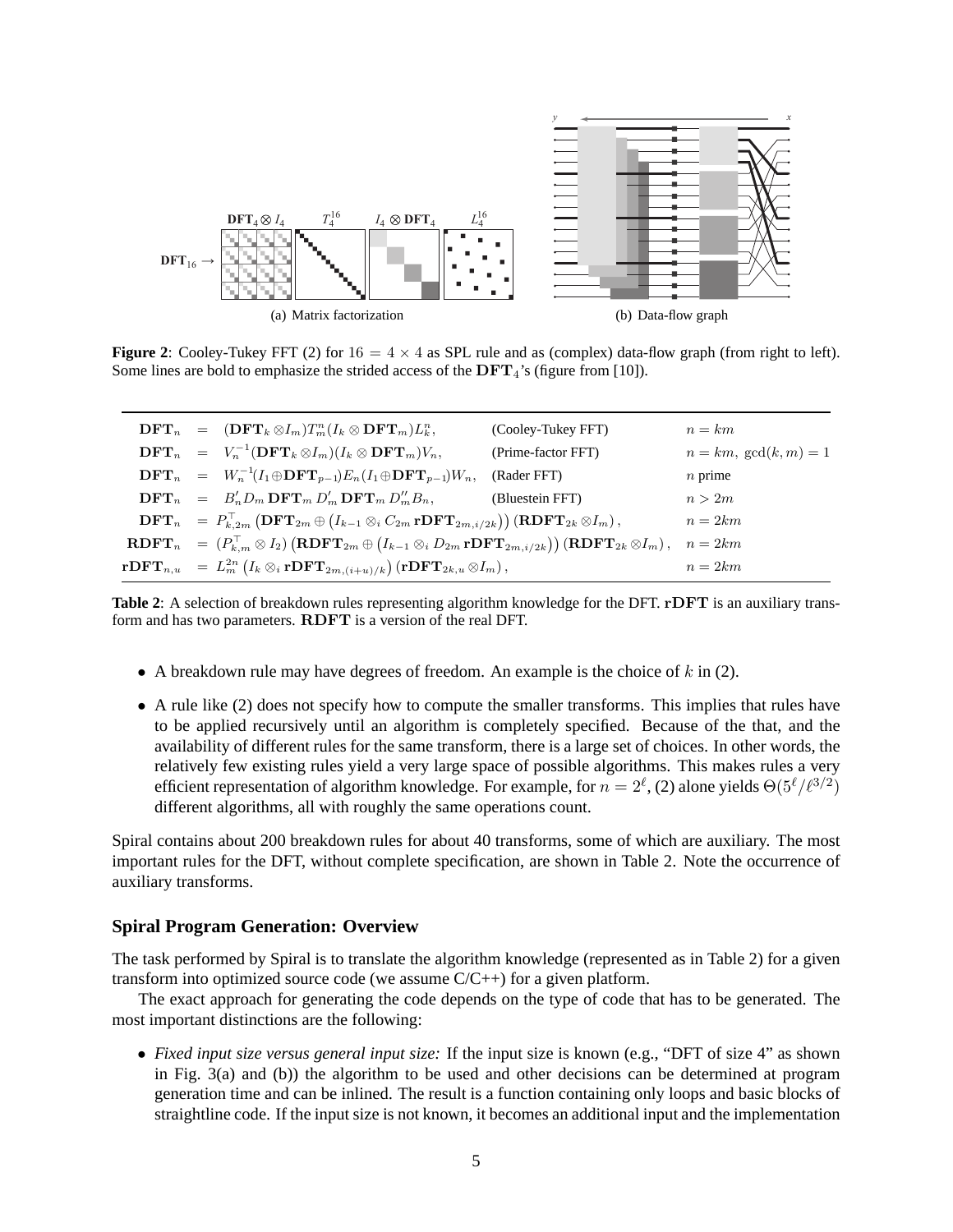| (a) Fixed input size, unrolled                                                                                                                | (b) Fixed input size, looped                                                                                                                                                                                                                      | (c) General input size library, recursive                                                                                                                                           |
|-----------------------------------------------------------------------------------------------------------------------------------------------|---------------------------------------------------------------------------------------------------------------------------------------------------------------------------------------------------------------------------------------------------|-------------------------------------------------------------------------------------------------------------------------------------------------------------------------------------|
| cpx s, t, t2, t3;<br>$t = (X[0] + X[2])$ ;<br>$t2 = (X[0] - X[2])$ ;<br>$t3 = (X[1] + X[3])$<br>$s = I * (X[1] - X[3])$<br>$Y[0] = (t + t3);$ | void dft_4(cpx *Y, cpx *X){ void dft_4(cpx *Y, cpx *X){<br>$\texttt{CPX}$ $\texttt{T[4]}$ ;<br>cpx $W[2] = \{1, -I_{-}\}\$<br>for (int i = 0; i <= 1; i++) {<br>$cpx w = W[i];$<br>$T[2*1] = (X[i] + X[i+2]);$<br>$T[2*1+1] = W*(X[i] - X[i+2]);$ | struct $dft : public Env$<br>dft(int n); // constructor<br><b>void</b> compute(cpx $*Y$ , cpx $*X$ );<br>int rule, f, n;<br>char $\star$ dat;<br>$Env *ch1, *ch2;$<br>$\rightarrow$ |
| $Y[2] = (t - t3)i$<br>$Y[1] = (t2 + s)i$<br>$Y[3] = (t2 - s)i$                                                                                | for (int $j = 0$ ; $j \le 1$ ; $j++)$ {<br>$Y[i] = T[i] + T[i+2];$<br>$Y[2+i] = T[i] - T[i+2]$ ;                                                                                                                                                  | void $dft::compute(cpx *Y, cpx *X)$<br>$ch2$ ->compute(Y, X, n, f, n, f);<br>$ch1$ ->compute(Y, Y, n, f, n, n/f);                                                                   |

**Table 3**: Code types.

becomes recursive (Fig. 3(c)). The actual algorithm, i.e., recursive computation is now chosen at runtime once the input size is known.

- *Straightline code versus loop code (fixed input size only):* Straightline code (Fig. 3(a)) is only suitable for small sizes, but can be faster, due to reduced overhead and increased opportunities for algebraic simplifications. Loop code requires additional optimizations that merge redundant loops.
- *Scalar code versus parallel code:* Code that is parallelized for SIMD vector extensions or multiple cores requires specific optimizations and the use of explicit vector intrinsics or threading directives.

The program generation process is explained in the next four sections corresponding to four different code types of increasing difficulty. The order matches the historic development, since for each move to the next code type at least one new idea had to be introduced. The types and main ideas (in parentheses) are

- Fixed input size straightline code (SPL, breakdown rules, feedback loop)
- Fixed input size loop code ( $\Sigma$ -SPL, loop merging)
- Fixed input size parallel code (paradigms, tagged rewriting)
- General input size code (recursion step closure, parametrization)

Spiral generates code for fixed input size transforms (first three bullets) as shown in Fig. 3. The input is the transform symbol (e.g., "DFT") and the size (e.g., "128"). The output is a C function that computes the transform ( $y = DFT_{128} x$  in this case). Depending on the code type, not all blocks in Fig. 3 may be used.

The block diagram for general input size is shown later.

#### **Fixed Input Size: Straightline code**

Given as input to Spiral is a transform symbol ("DFT") and the input size. The program generation does not need the parallelization and loop optimizations blocks. Further, no  $\Sigma$ -SPL is needed, which means the SPL-to-Σ-SPL block and the Σ-SPL-to-code block are joined to one SPL-to-code block.

**Algorithm generation.** Spiral uses a rewrite system that recursively applies the breakdown rules (e.g., Table 2) to generate a complete SPL algorithm for the transform. As said before there are many choices due to the choice of rule and the degree of freedom in some rules (e.g.,  $k$  in (2)).

**SPL to C code and optimization.** The SPL expression is then compiled into actual C code using the internal SPL compiler, which recursively applies the translation rules sketched in Table 4.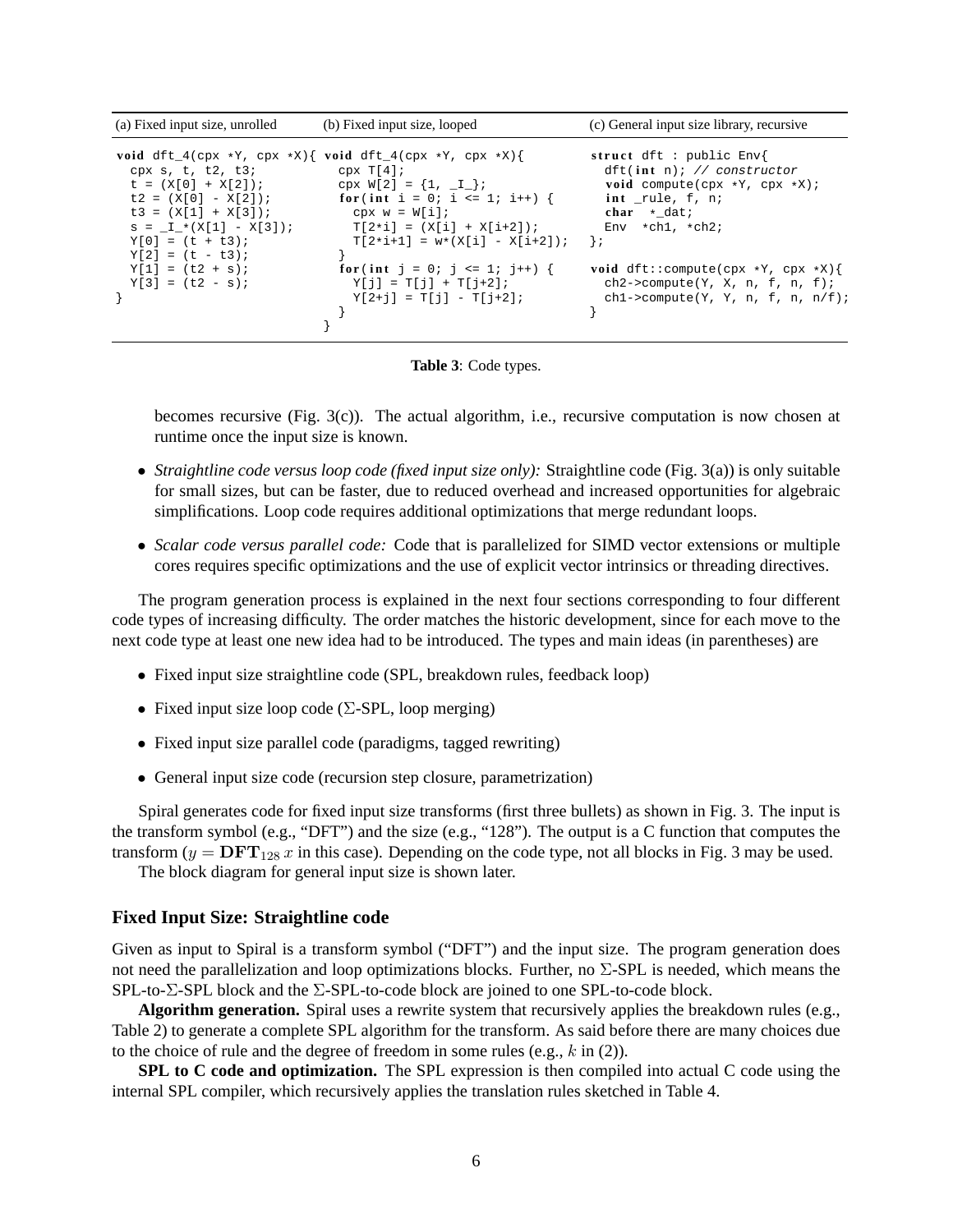

**Figure 3**: Spiral program generator for fixed input size functions. For straightline code, no Σ-SPL is needed and SPL is translated directly into C code.

|                   | SPL expression S Pseudo code for $y = Sx$                                               |
|-------------------|-----------------------------------------------------------------------------------------|
| $A_n B_n$         | $<$ code for: $t = Bx$<br>$\text{code for: } y = \text{At}$                             |
| $I_m \otimes A_n$ | for $(i=0; i\leq m; i++)$<br>$\verb ccode for: y[i*n:1:i*n+n-1] = A(x[i*n:1:i*n+n-1]) $ |
| $A_m \otimes I_n$ | for $(i=0; i\{\text{code for: } y[i:n:i+m*n-n] = A(x[i:n:i+m*n-n])\}$                   |
| $D_n$             | for $(i=0; iy[i] = D[i]*x[i];$                                                          |
| $L_k^{km}$        | for $(i=0; i< k; i++)$<br>for $(i=0; jy[i*m+j] = x[j*k+i];$                             |
| $F_2$             | $y[0] = x[0] + x[1];$<br>$v[1] = x[0] - x[1];$                                          |

**Table 4**: Translation of SPL to code. The subscript of  $A, B$  specifies the (square) matrix size.  $x[b:s:e]$  denotes (Matlab-style) the subvector of  $x$  starting at  $b$ , ending at  $e$ , extracted at stride  $s$ .  $D$  is a diagonal matrix, whose diagonal elements are stored in an array with the same name.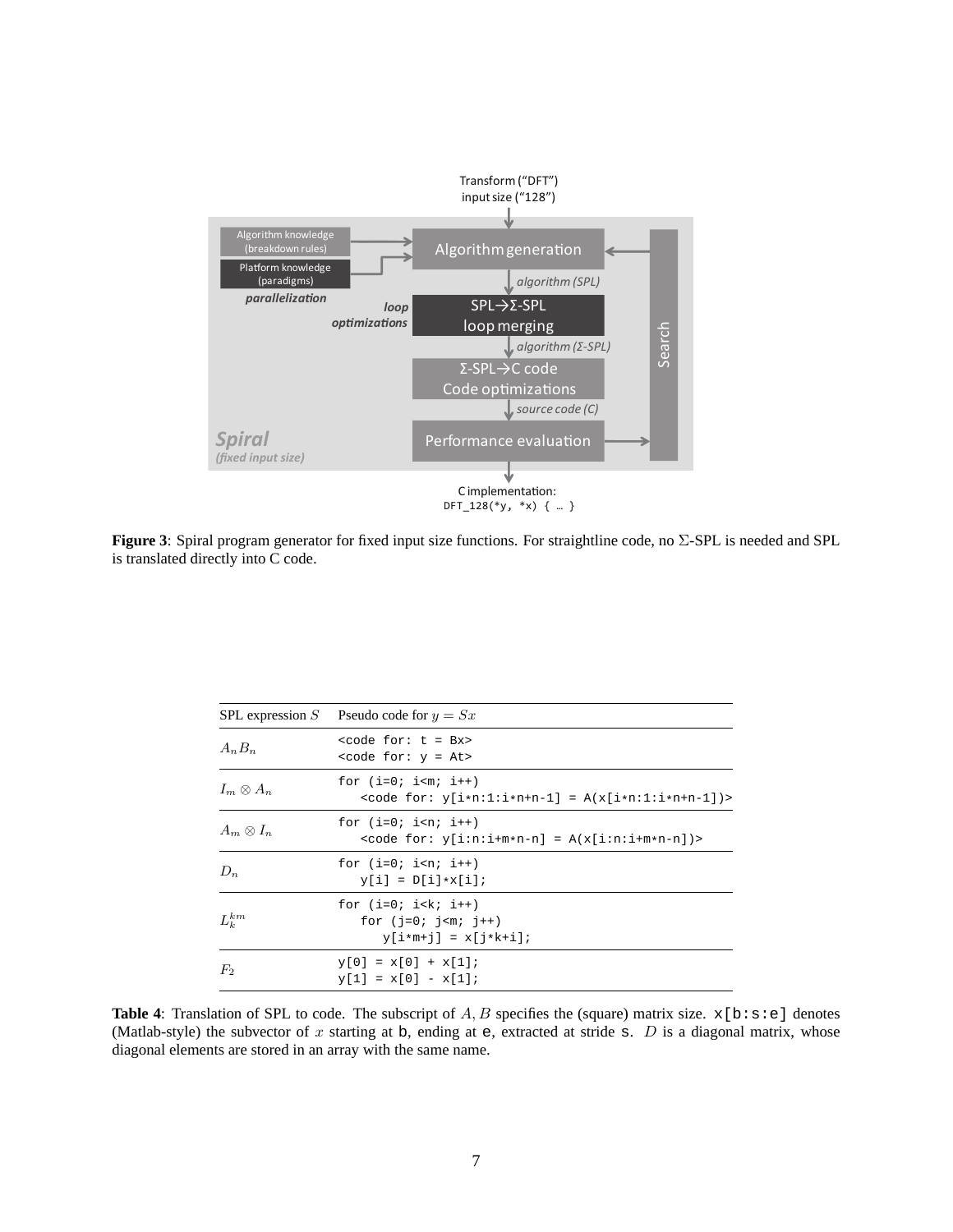

**Figure 4:** The loop merging problem for  $(I_4 \otimes F_2)L_4^8$ .

All loops are unrolled and code level optimizations are applied. These include array scalarization, constant propagation, and algebraic simplification.

**Performance evaluation.** The runtime of the resulting code is measured and fed into the search block that controls the algorithm generation.

Search. The search drives a feedback loop that generates and evaluates different algorithms to find the fastest. Dynamic programming has proven to work best in many cases, but other techniques including evolutionary search or bandit-based Monte Carlo exploration have been studied.

### **Fixed Input Size: Loop code**

The approach to generating straightline code can also be used to generate loop code (Table 4 yields loops), but the code will be inefficient.

**The problem: Loop merging.** To illustrate the problem consider the SPL expression

$$
(I_4\otimes F_2)L_4^8.
$$

Application of Table 4 yields the code visualized in Fig. 4(a):

```
// Input: double x[8], output: y[8]
double t[8];
for(int i=0; i<4; i++) {
   for (int j=0; j<2; j++) {
        t[i*2+j] = x[j*4+i];}
}
for (int j=0; j<4; j++) {
   y[2 * j] = t[2 * j] + t[2 * j + 1];y[2 \star j+1] = t[2 \star j] - t[2 \star j+1];}
```
This is known to be suboptimal since the permutation (first loop) can be fused with the subsequent computation loop, thus eliminating one pass through the data (Fig. 4(b)):

```
// Input: double x[8], output: y[8]
for (int j=0; j<4; j++) {
  y[2 * j] = x[j] + x[j+4];y[2 * j + 1] = x[j] - x[j + 4];}
```
This transformation cannot be expressed in SPL and, in the general case, is difficult to perform on C code. To solve this problem, Σ-SPL was developed, an extension of SPL that can express loops. The loop merging is then performed by rewriting  $\Sigma$ -SPL expressions.

Σ**-SPL.** Σ-SPL adds four basic components to SPL:

- 1. index mapping functions,
- 2. scalar functions,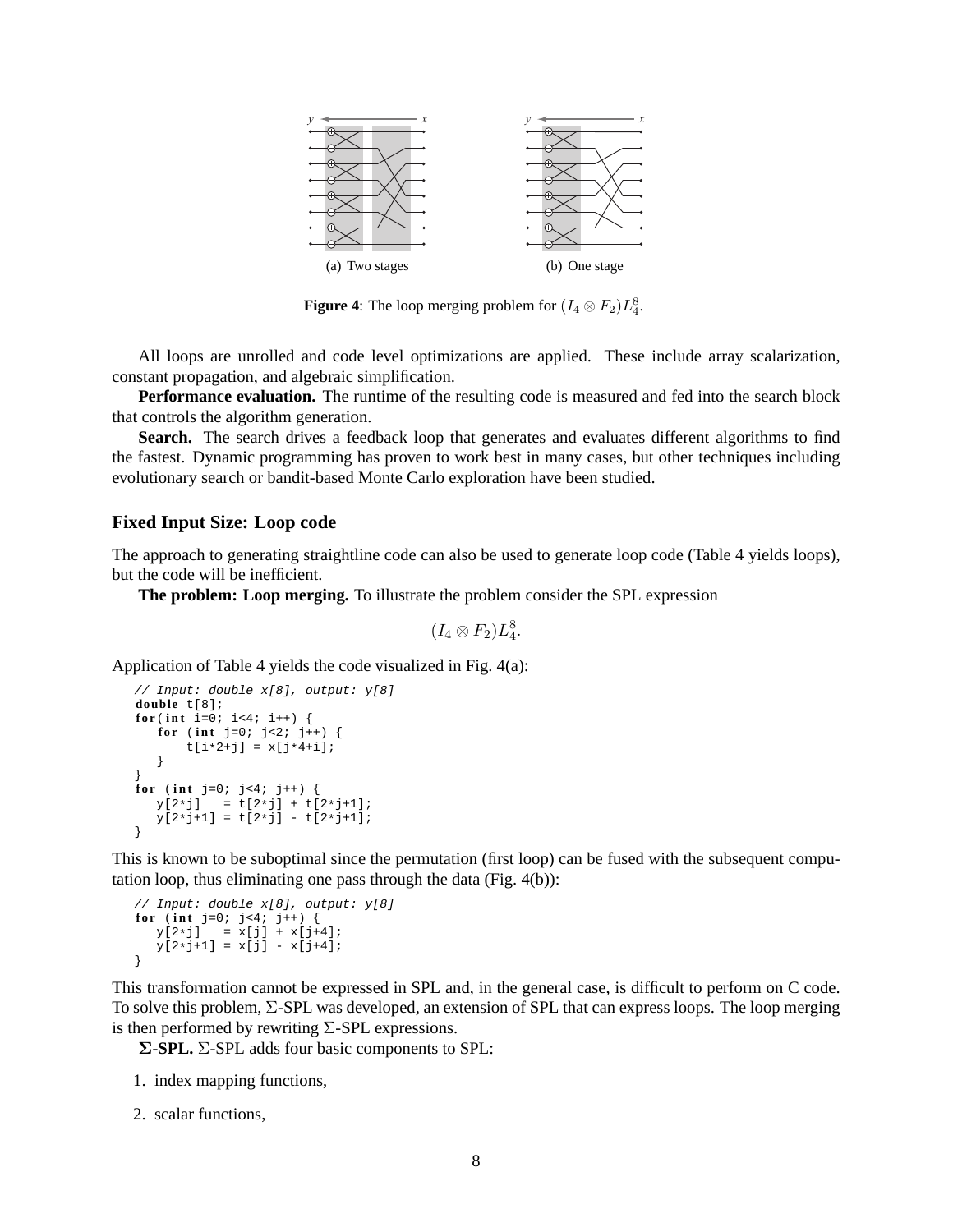| $\Sigma$ -SPL expression S | Code for $y = Sx$                                             |
|----------------------------|---------------------------------------------------------------|
| $G(f^{n\to N})$            | $for(i=0; iy[i] = x[f(i)]$                                    |
| $S(f^{n\to N})$            | $for(i=0; iv[f(i)] = x[i];$                                   |
| $P(f^n)$                   | $for(i=0; iy[i] = x[f(i)]$                                    |
| $diag(f^{n\to\mathbb{C}})$ | $for(i=0; iy[i] = f(i) * x[i];$                               |
| $\sum_{i=0}^{k-1} A_i$     | $for(i=0; i< k; i++)$<br>$\angle$ code for: $y = A i \cdot x$ |

**Table 5**: Translation of Σ-SPL to code.

- 3. parametrized matrices,
- 4. iterative sum  $\sum$ .

These are defined next.

An integer interval is denoted with  $\mathbb{I}_n = \{0, \ldots, n-1\}$ , and an index mapping function f with domain  $\mathbb{I}_n$  and range  $\mathbb{I}_N$  is denoted with

$$
f^{n \to N} : \mathbb{I}_n \to \mathbb{I}_N; i \mapsto f(i).
$$

An example is the stride function

$$
h_{b,s}^{n \to N} : \mathbb{I}_n \to \mathbb{I}_N; \ i \mapsto b + is, \quad \text{for } s \mid N. \tag{4}
$$

.

)

Permutations are written as  $f^{n\to n} = f^n$  such as the stride permutation in (1).

A scalar function  $f : \mathbb{I}_n \to \mathbb{C}$ ;  $i \mapsto f(i)$  maps an integer interval to the domain of complex or real numbers, and is abbreviated by  $f^{n\to\mathbb{C}}$ . Scalar functions are used to describe diagonal matrices.

Σ-SPL adds four types of parameterized matrices to SPL (gather, scatter, permutation, diagonal):

$$
G(f^{n\to N}), S(f^{n\to N}), P(f^n), \text{ and } \text{diag}(f^{n\to \mathbb{C}})
$$

Their translation into actual code (which also defines the matrices) is shown in Table 5. For example,

$$
G(h_{0,1}^{n\to N}) = \begin{bmatrix} 1 & & & \\ & \ddots & & \\ & & 1 & \end{bmatrix}, \quad S(h_{0,1}^{n\to N}) = G(h_{0,1})^{\top}.
$$

Finally,  $\Sigma$ -SPL adds the iterative matrix sum

$$
\sum_{i=0}^{n-1} A_i
$$

.

to represent loops. The  $A_i$  are restricted such that no two  $A_i$  have a non-zero entry in the same row.

The following example shows how  $\otimes$  is converted into a sum. A is assumed to be  $n \times n$  and domain and range in the occurring stride functions are omitted for simplicity.

$$
I_k \otimes A = \begin{bmatrix} A \\ \ddots \\ A \end{bmatrix} = \begin{bmatrix} A \\ \vdots \\ A \end{bmatrix} + \dots + \begin{bmatrix} A \\ \vdots \\ A \end{bmatrix}
$$
  
=  $S(h_{0,1})AG(h_{0,1}) + \dots + S(h_{(k-1)n,1})AG(h_{(k-1)n,1})$   
=  $\sum_{i=0}^{k-1} S(h_{in,1})AG(h_{in,1})$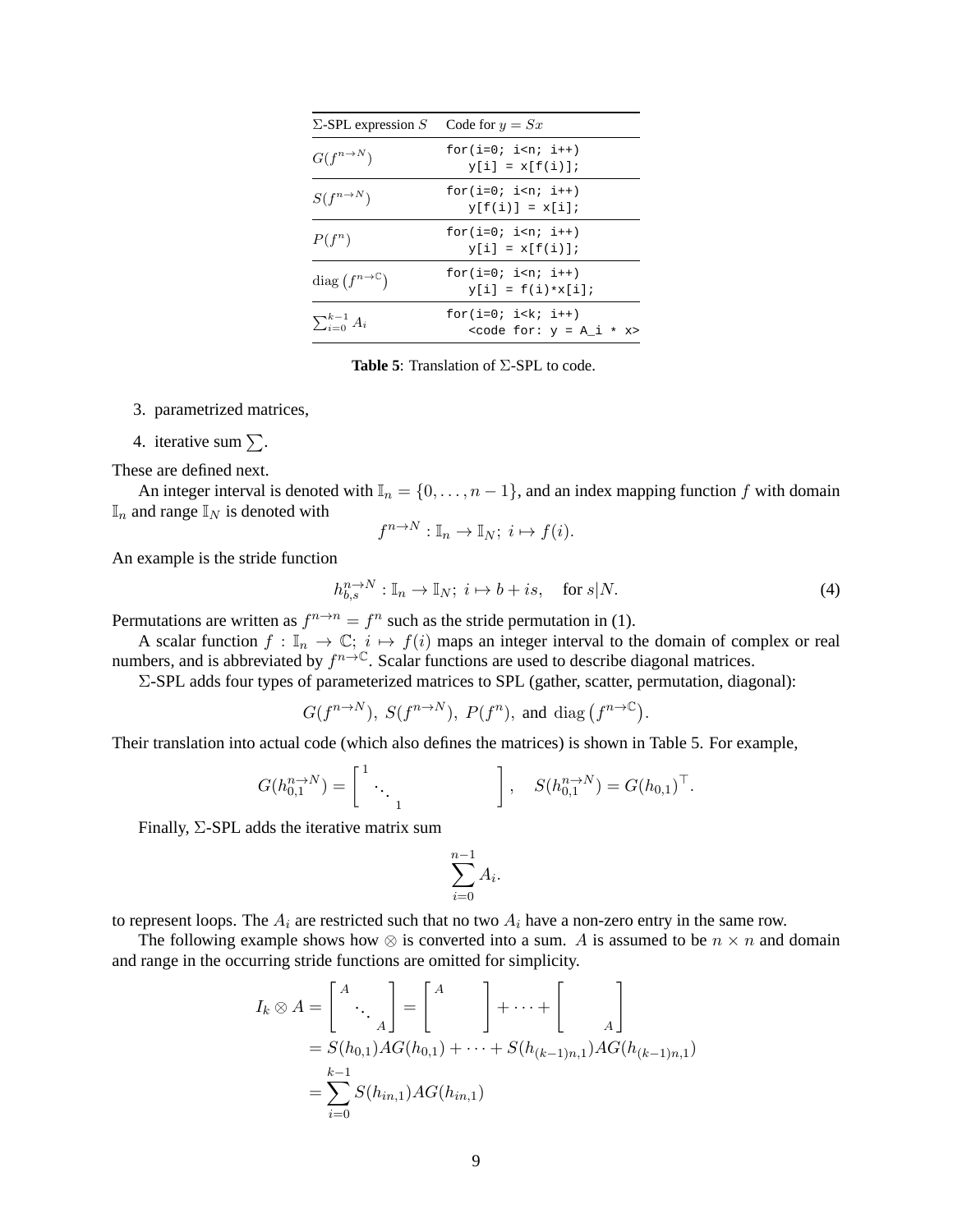

**Figure 5**: Mapping SPL constructs to four threads. Each thread computes one  $F_2$ . Both computations are data parallel, but (a) produces no false sharing whereas (b) does.

Intuitively, the conversion to  $\Sigma$ -SPL makes the loop structure of  $y = (I_k \otimes A)x$  explicit. In each iteration i,  $G(\cdot)$  and  $S(\cdot)$  specify how to read and write a portion of the input and output, respectively, to be processed by A.

**Loop merging using** Σ**-SPL and rewriting.** Using Σ-SPL, the loop merging problem identified before in the example  $(I_4 \otimes F_2)L_4^8$  is solved by the loop optimization block in Fig. 3 as follows:

$$
(I_4 \otimes F_2)L_4^8 \rightarrow \left(\sum_{i=0}^3 S(h_{2i, 1}) F_2 G(h_{2i, 1})\right) P(\ell_4^8)
$$
  

$$
\rightarrow \sum_{i=0}^3 \left(S(h_{2i, 1}) F_2 G(\ell_4^8 \circ h_{2i, 1})\right)
$$
  

$$
\rightarrow \sum_{i=0}^3 \left(S(h_{2i, 1}) F_2 G(h_{i, 2})\right)
$$

The first step translates SPL into Σ-SPL. The second step performs the loop merging by composing the permutation  $\ell_4^8$  with the index functions of the subsequent gathers. The third step simplifies the resulting index functions. After that, actual C code is generated using Table 5.

Besides the added loop optimizations block in Fig. 3, the program generation for loop code operates iteratively exactly as for straightline code.

#### **Fixed input size: Parallel code**

As was illustrated with Fig. 1, for compute function compilers usually fail to optimally (or at all) exploit the parallelism offered by a platform. Hence the task falls with the programmer, who has to leave the standard C programming model and insert explicit threading or OpenMP loops for shared memory parallelism and socalled intrinsics for vector instruction sets. However, doing so in a straightforward way does not necessarily yield good performance.

**The problem: Algorithm structure.** To illustrate the problem consider a target platform with four cores that share a cache with a cache block size of two complex numbers.

The first goal is to obtain parallel code with four threads for  $I_4 \otimes F_2$  visualized in Fig. 5(a). The computation is data parallel; hence, the loop suggested in Table 4 can be replaced, for example, by an OpenMP parallel loop. Note that each processor "owns" as working set exactly one cache block, hence the parallelization will be efficient.

Now consider again the SPL expression  $(I_4 \otimes F_2)L_4^8$  visualized in Fig. 5(b). The computation is again data parallel, but the access pattern has changed such that always two processors access the same cache block. This produces false sharing, which triggers the cache coherency protocol and reduces performance.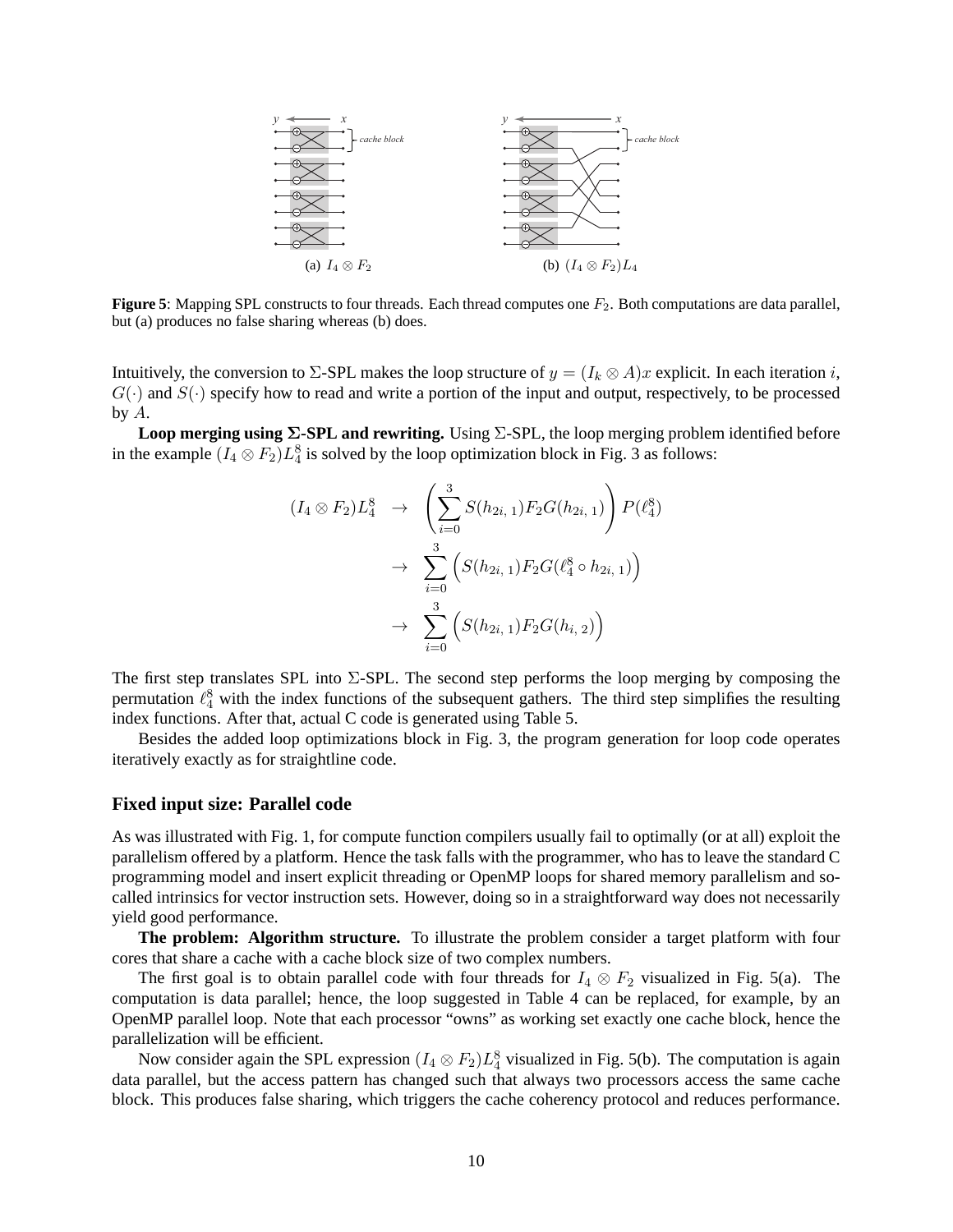|                             | $\langle \text{smp} \rangle$ ::= $\langle \text{generic} \rangle   \langle \text{basic} \rangle  $<br>$\langle \text{smp} \rangle \cdot \cdots \cdot \langle \text{smp} \rangle$<br>$\langle \text{smp} \rangle \oplus \ldots \oplus \langle \text{smp} \rangle$<br>$I_n \otimes \langle \text{smp} \rangle$ | (product)<br>(direct sum)<br>(tensor product) |
|-----------------------------|--------------------------------------------------------------------------------------------------------------------------------------------------------------------------------------------------------------------------------------------------------------------------------------------------------------|-----------------------------------------------|
| $\langle$ generic $\rangle$ | $\therefore$ = diag $(a_0, \ldots, a_{n-1}) \mid \ldots$<br>$\langle \text{basic} \rangle$ ::= $I_p \otimes A_n   P \otimes I_\mu   \dots$                                                                                                                                                                   |                                               |

**Table 6**:  $\text{sup}(p, \mu)$  base cases in Backus-Naur form; *n* is a positive integer,  $a_i$  are real or complex numbers.

The problem is obviously the permutation  $L_4^8$ . Since the rules (e.g., those in Table 2) contain many, and various, permutations, a straightforward mapping to parallel code will yield hugely suboptimal performance. To solve this problem inside Spiral, another rewrite system is introduced to restructure algorithms before mapping to parallel code. The restructuring will be different for different forms of parallelism, called paradigms.

**Paradigms and tagged rewriting.** A *paradigm* in Spiral is a feature of the target platform that requires structural optimization. Typically, a paradigm is a form of parallelism. Examples include shared memory parallelism (SMP) and SIMD parallelism. A paradigm may be parameterized, e.g., by the vector length  $\nu$  for SIMD parallelism. In Spiral, a paradigm manifests itself by another rewrite system provided by the additional parallelism block in Fig. 3 (and backend extensions in the  $\Sigma$ -SPL to C code block to produce the actual code).

The goal of the new rewrite system is to structurally optimize a given SPL expression into a form that can be efficiently mapped to a given paradigm. The rewrite system is built from the three main components:

- *Tags* encode the paradigm and relevant parameters. Examples include the tags "vec( $\nu$ )" for SIMD vector extensions and the tag "smp $(p, \mu)$ " for SMP. The meaning of the parameters is explained later.
- *Base cases* are SPL constructs that can be mapped well to a given paradigm. As illustrated above, one example is any  $I_p \otimes A_n$  for p-way SMP.
- *Tagged rewrite rules* are mathematical identities that translate general SPL expressions towards base cases. An example is the rule (assuming  $p|n$ )

$$
\underline{A_m \otimes I_n} \to \underline{L_m^{mn}} \left(I_p \otimes (I_{n/p} \otimes A_m)\right) \underline{L_n^{mn}} \cdot \underline{\mathrm{supp}(p,\mu)}.
$$

The rule extracts the p-way parallel loop (base case)  $I_p \otimes (I_{n/p} \otimes A_m)$  from  $A_m \otimes I_n$ . The stride permutations  $L_m^{mn}$  and  $L_n^{mn}$  are handled by further rewriting.

**Example: SMP.** For SMP, the tag  $\text{sup}(p, \mu)$  contains the number of processors p and the cache block size  $\mu$ . Base cases include  $I_p \otimes A_n$  and  $P \otimes I_\mu$ , where P is any permutation.  $P \otimes I_\mu$  moves data in blocks of size  $\mu$ , hence false sharing is avoided. From these, other base cases can be built recursively as captured by the sketched grammar in Table 6.

Some SMP rewrite rules are shown in Table 7. Note that the rewriting is not unique, and not every sequence of rules terminates. Once all tags disappear, the rewriting terminates.

**Example: SIMD.** For SIMD, the tag vec( $\nu$ ) contains only the vector length  $\nu$ . The most important base case is  $A_n \otimes I_\nu$ , which can mapped to vector code by generating scalar code for  $A_n$  and replacing every operation by its corresponding  $\nu$ -way vector operation. Other bases cases include  $L^{2\nu}_\nu$ ,  $L^{2\nu}_2$ , and  $L^{2\nu}_\nu$ , which are generated automatically from the instruction set [9]. Similar to Table 6, the entire set of vector base cases is specified by a grammar recursively built from the above special constructs.

**Parallelization by rewriting.** In Spiral, parallelization adds the new parallelization block in Fig. 3. The parallelization rules are applied interleaved with the breakdown rules to generate SPL algorithms that have the right structure for the desired paradigm. For example, for the DFT it may operate as follows: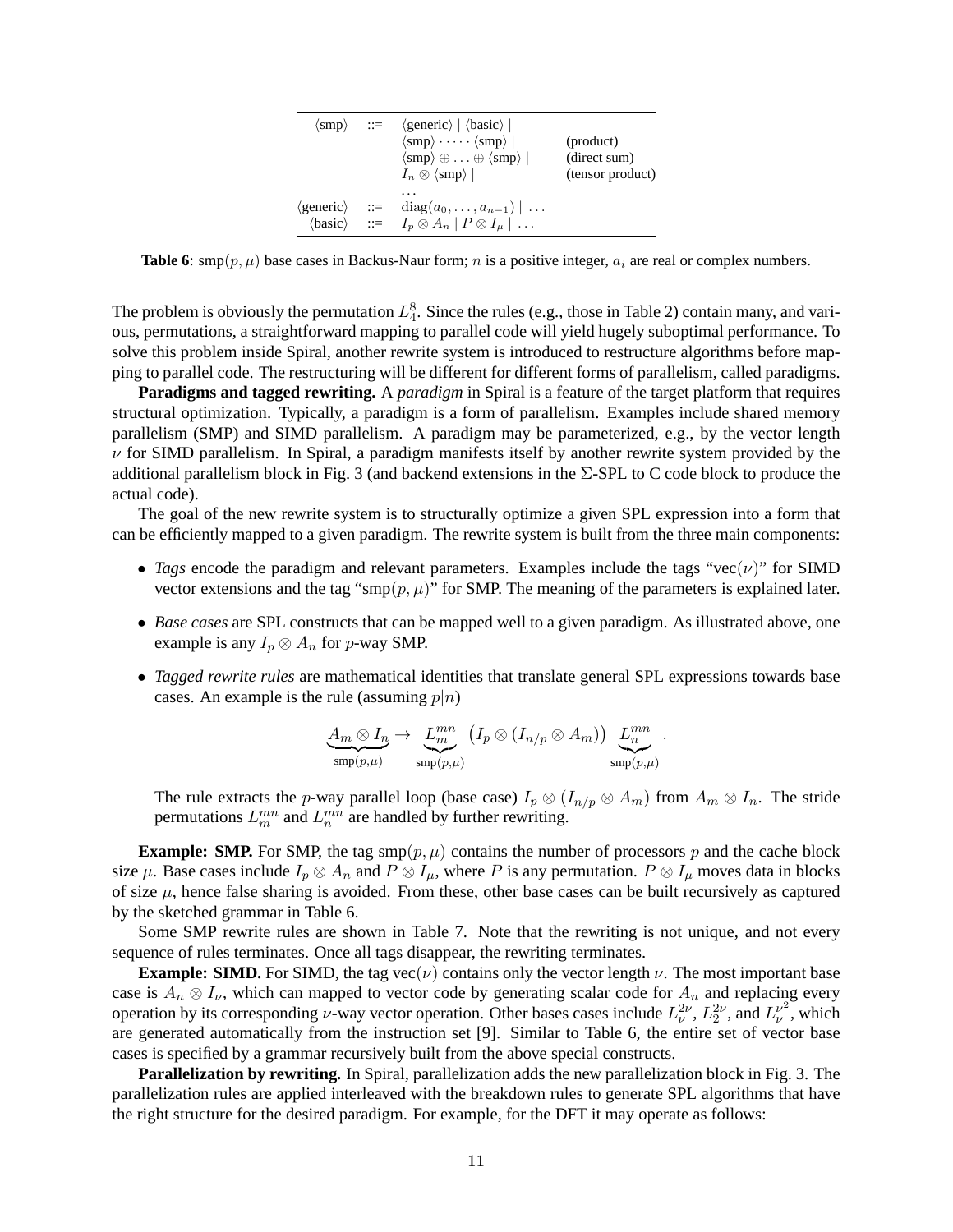$$
\begin{array}{ccc}\n\underbrace{AB}_{\text{smp}(p,\mu)} & \rightarrow & \underbrace{A}_{\text{smp}(p,\mu)} \underbrace{B}_{\text{smp}(p,\mu)}\\
\underbrace{A_m \otimes I_n}_{\text{smp}(p,\mu)} & \rightarrow & \underbrace{\left(L_m^{mp} \otimes I_{n/p}\right)\left(I_p \otimes (A_m \otimes I_{n/p})\right)\left(L_p^{mp} \otimes I_{n/p}\right)}_{\text{smp}(p,\mu)}\\
\underbrace{L_m^{mn}}_{\text{smp}(p,\mu)} & \rightarrow & \underbrace{\left(\underbrace{\left(I_p \otimes L_{m/p}^{mn/p}\right)}_{\text{smp}(p,\mu)} \underbrace{\left(L_p^{pn} \otimes I_{m/p}\right)}_{\text{smp}(p,\mu)}}_{\text{smp}(p,\mu)}\\
\underbrace{I_m \otimes A_n}_{\text{smp}(p,\mu)} & \rightarrow & I_p \otimes \left(I_{m/p} \otimes A_n\right)\\
\underbrace{\left(\underbrace{L_m^{pm} \otimes I_{n/p}\right)}_{\text{smp}(p,\mu)} \underbrace{\left(I_p \otimes L_m^{mn/p}\right)}_{\text{smp}(p,\mu)}}_{\text{smp}(p,\mu)}\n\end{array}
$$

**Table 7:** Examples of  $\text{smp}(p, \mu)$  rewrite rules.

$$
\begin{array}{ccc}\n\mathbf{DFT}_{mn} & \rightarrow & \left((\mathbf{DFT}_m \otimes I_n)T_n^{mn}(I_m \otimes \mathbf{DFT}_n)L_m^{mn}\right) \\
& \cdots & \mathbf{F}_{mp(p,\mu)} \\
& \rightarrow & \left(\mathbf{DFT}_m \otimes I_n\right) \underbrace{T_n^{mn}}_{\text{smp}(p,\mu)} \underbrace{\left(I_m \otimes \mathbf{DFT}_n\right)}_{\text{smp}(p,\mu)} \underbrace{L_m^{nm}}_{\text{smp}(p,\mu)} \\
& \rightarrow & \left((L_m^{mp} \otimes I_{n/p\mu}) \otimes I_\mu\right) \left(I_p \otimes (\mathbf{DFT}_m \otimes I_{n/p})\right) \left((L_p^{mp} \otimes I_{n/p\mu}) \otimes I_\mu\right) \\
& \qquad \qquad T_m^{mn} \left(I_p \otimes (I_{m/p} \otimes \mathbf{DFT}_n)\right) \left(I_p \otimes L_{m/p}^{mn/p}\right) \left((L_p^{pn} \otimes I_{m/p\mu}) \otimes I_\mu\right)\n\end{array}
$$

First, Spiral applies the breakdown rule (2). Then the parallelization rules transform the resulting SPL expression in several steps. Note how the final expression has only access patterns (permutations) of the form  $P \otimes I_\mu$  and all computations are in the form  $I_p \otimes A$  (and the diagonal  $T_m^{mn}$ ). The smaller DFTs can be expanded in different ways, e.g., by rewriting for SIMD. Further choices are used for search.

The remaining operation of Spiral including  $\Sigma$ -SPL conversion and search proceeds as before.

#### **General Input Size**

An implementation that can compute a transform for arbitrary input size is fundamentally different from one for fixed input size (compare Fig. 3(b) and (c)). If the input size n is fixed, e.g.,  $n = 4$ , the computation is

 $(x,y) \rightarrow dft_4(y,x)$ 

and all decisions such as the choice of recursion until base cases are reached can be made at implementation time. In an equivalent implementation (called library) for general input size  $n$ ,

 $(n,x,y) \rightarrow$  dft $(n,y,x)$ 

the recursion is fixed only once the input size is known. Formally, the computation now becomes

 $n \rightarrow ((x,y) \rightarrow dft(n,y,x))$ 

which is an example of function currying. A  $C++$  implementation is sketched in Fig. 3(c), where the two steps would take the form

dft  $*$  f = new dft(n); // initialization f->compute(y, x); // computation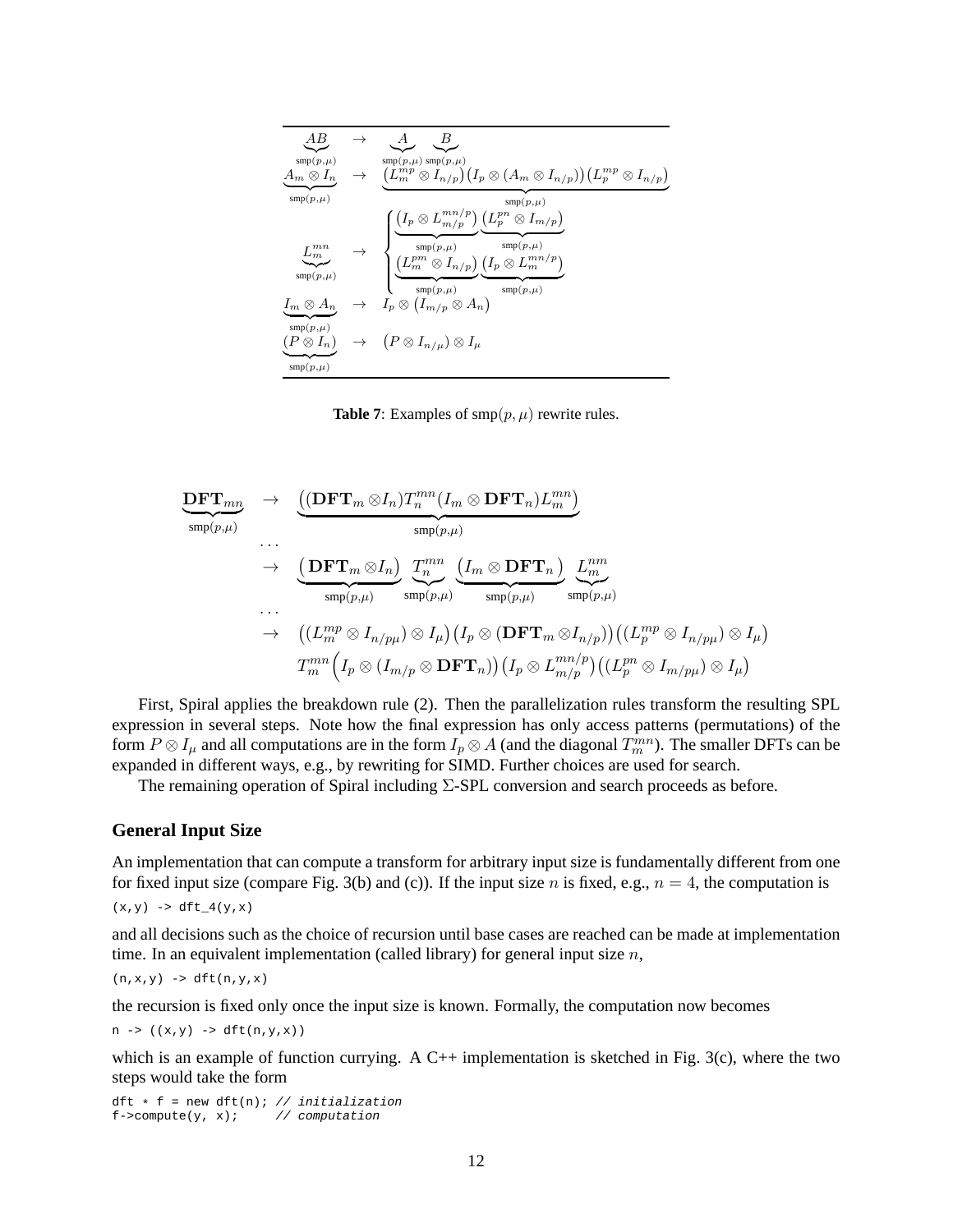The first step determines the recursion to be taken using search or heuristics and precomputes the twiddle factors needed for the computation. The second step performs the actual computation. The underlying assumption is that the cost of the first step is amortized by a sufficient number of computations. This model is used by FFTW [15] and the libraries generated by Spiral.

To support the above model, the implementation needs recursive functions. The major problem is that the optimizations introduced before operate in nontrivial ways across function boundaries, thus creating more functions than expected. The challenge is to derive these functions automatically.

**The problem: Loop merging across function boundaries.** To illustrate the problem consider the Cooley-Tukey FFT (2). A direct recursive implementation would consist of four steps corresponding to the four matrix factors in (2). Two of the steps would call smaller DFTs:

```
\text{void } \text{dft}(\text{int } n, \text{ cpx } *y, \text{ cpx } *x)int k = choose_factor(n);int m = n/k;
   cpx *t1 = Permute x with L(n,k);
   // t2 = (I \t tensor DFT m)*t1for(int i=0; i < k; ++i)
      dft(m, t2 + m*1, t1 + m*1);// t3 = Tˆn_m*t2, f() computes diagonal entries of T
   for(int i=0; i <n; ++i)
      t3[i] = f(i) * t2[i];// y = (DFT_k tensor I_m) * t3, cannot call// dft() recursively, need strided I/O
   for(int i=0; i < m; ++i)
      dft_{\text{stride}}(k, m, y + i, t3 + i);}
// to be implemented
void dft_stride(int n, int stride, cpx *Y, cpx *X);
```
Note how even this simple implementation is not self-contained. A new function  $df_{\text{t}}$  at is needed that accesses the input in a stride and produces the output at the same stride (see the data flow in Fig. 2).

However, as explained before, loops should be merged where possible. For fixed size code, Spiral would merge the first loop with the second, and the third loop with the fourth using  $\Sigma$ -SPL rewriting. The same can be done in the general size recursive implementation but the merging crosses function boundaries:

```
void dft(int n, cpx *y, cpx *x) {
   int k = choose_factor(n);// t1 = (I \nk tensor DFT m)L(n,k)*xfor(int i=0; i < k; ++i)
     dft\_isstride(m, k, 1, t1 + m*i, x + m*i);// y = (DFT_k tensor I_m) T^n_m// diagonal entries of T are now precomputed in precomp_f[]
  for(int i=0; i < m; ++i)
     dft\_scaled(k, m, precomp_f[i], y + i, tl + i);}
// to be implemented
void dft_iostride(int n, int istride, int ostride, cpx *y, cpx *x);
void dft_scaled(int n, int stride, cpx *d, cpx *y, cpx *x);
```
Now there are two additional functions:  $dft\_i$ ostride reads at a stride and writes at a different stride, dft scaled first scales the input and then performs a DFT at a stride.

So at least three functions are needed with different signatures. However, the two additional functions are also implemented recursively, possibly spawning new functions. Calling these functions *recursion steps*, the main challenge is to automatically derive the complete set of recursion steps needed, called the "recursion step closure." Further, for each recursion step in the closure, the signature has to be derived.

**Recursion step closure by** Σ**-SPL rewriting.** Spiral derives the recursion step closure using Σ-SPL and the same rewriting system that is used for loop merging. For example, the two additional recursion steps in the optimized implementation above are automatically obtained from (2) as follows. Recursion steps are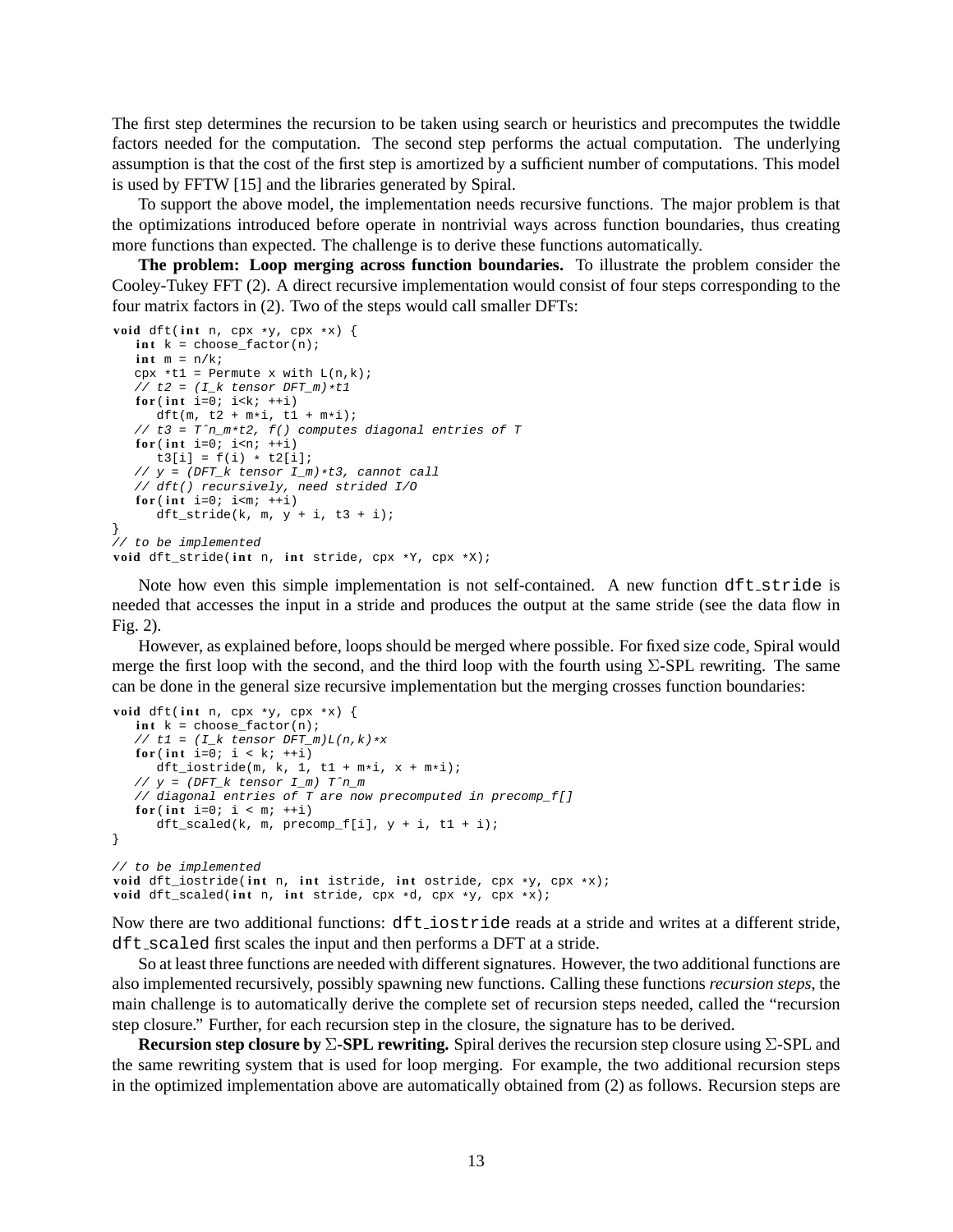

**Figure 6**: Spiral program generator for general input size libraries.

marked by overbraces.

$$
\widehat{\mathbf{DFT}_n} \rightarrow (\widehat{\mathbf{DFT}_n/k} \otimes I_k) T_k^n (I_{n/k} \otimes \widehat{\mathbf{DFT}_k}) L_{n/k}^n
$$
\n
$$
\rightarrow \left( \sum_{i=0}^{k-1} S(h_{i,k}) \widehat{\mathbf{DFT}_n/k} G(h_{i,k}) \right) \operatorname{diag}(f) \left( \sum_{j=0}^{n/k-1} S(h_{j,k,1}) \widehat{\mathbf{DFT}_k} G(h_{j,k,1}) \right) P(\ell_{n/k}^n)
$$
\n
$$
\rightarrow \sum_{i=0}^{k-1} S(h_{i,k}) \widehat{\mathbf{DFT}_n/k} \operatorname{diag}(f \circ h_{i,k}) G(h_{i,k}) \sum_{j=0}^{n/k-1} S(h_{j,k,1}) \widehat{\mathbf{DFT}_k} G(h_{j,n/k})
$$
\n
$$
\rightarrow \sum_{i=0}^{k-1} \widehat{S(h_{i,k}) \mathbf{DFT}_{n/k}} \operatorname{diag}(f \circ h_{i,k}) G(h_{i,k}) \sum_{j=0}^{n/k-1} \widehat{S(h_{j,k,1}) \mathbf{DFT}_k} G(h_{j,n/k}) \tag{5}
$$

The first step applies the breakdown rule (2). The second step converts to  $\Sigma$ -SPL. The third step performs loop merging as explained before. The fourth step expands the braces to include the context. The two expression under the braces correspond to the two functions  $dft$  iostride and  $dft$  scaled. The process is now repeated for the expression under the braces until closure is reached. In this example, only one additional function is needed, i.e., the recursion step closure consists of four mutually recursive functions. The derivation of the recursion steps also yields a  $\Sigma$ -SPL specification of the actual recursion, i.e., their implementation by a recursive function (e.g., (5) for  $\text{DFT}_n$ ).

For the best performance the braces may be extended to also include the loop represented by the iterative sum. Moving the loop into the function enables better  $C/C++$  compiler optimizations.

If the implementation is vectorized or parallelized, the initial breakdown rules are first rewritten as explained before and then the closure is computed. The size of the closure is typically increased in this case.

**Program generation for general input size: Overview.** The overall process is visualized in Fig. 6. The input to Spiral is now a (sufficient) set of breakdown rules for a given transform or transforms. The rules are parallelized if desired using the appropriate paradigms; then the recursion step closure is computed, which also yields the actual recursions.

The resulting recursion steps need base cases for termination. These are generated using the algorithm generation block from the fixed input size Spiral (Fig. 3) for a range of small sizes (e.g.,  $n \leq 32$ ) to improve performance. These, the recursion steps, and the recursions are fed into the final block to generate the final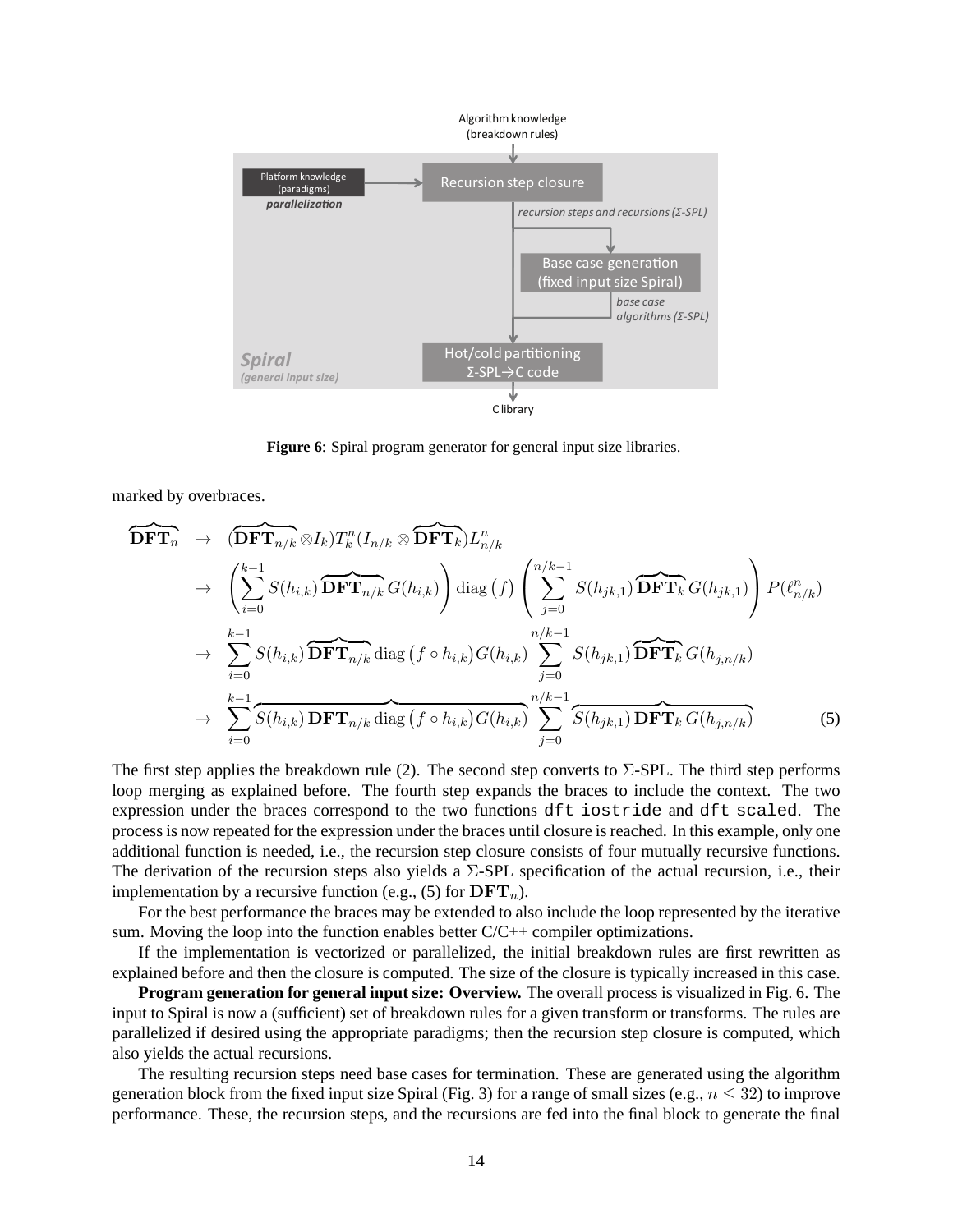library. Among other things the block performs the *hot/cold partitioning* that determines which parameters in a recursion step are precomputed during initialization and which become parameters of the actual compute function. Finally, the actual code is generated (which now includes recursive functions) and integrated into a common infrastructure to obtain a complete library.

Many details are omitted in this description and are provided in [30, 29].

### **Extensions**

A major question is whether the approach taken by Spiral can be extended beyond the domain of linear transforms, while maintaining both the basic principles outlined in the introduction and the ability to automatically perform the necessary transformations and reasoning. First progress in this direction was made in [7] with the introduction of the operator language (OL). OL generalizes SPL by considering operators that may be nonlinear and may have more then one vector input or output. Important constructs such as the tensor product are generalized to operators. First results on program generation for functions such as radar imaging, Viterbi decoding, matrix-multiplication, and the physical layer functions of wireless communication protocols have already been developed.

## **RELATED ENTRIES**

**FFTW** ATLAS FFT

## **BIBLIOGRAPHIC NOTES AND FURTHER READING**

Spiral is based on early ideas on using tensor products to map FFT algorithms to parallel supercomputers [16]. The first paper describing SPL and the SPL compiler is [32]. See also [14] for basic block optimizations for transforms. The first complete basic Spiral system including SPL algorithm generation and search was presented in [23] with a more extensive treatment in [24] and the probably best overview paper [22], which fully develops SPL for a variety of transforms. The path to complete automation in the transform domain continued with  $\Sigma$ -SPL and loop merging [11], the introduction of rewriting systems for SIMD vectorization [8, 13] and base case generation [9], SMP parallelization [12], and distributed memory parallelization in [2, 3]. The final step to generating general size, parallel, adaptive libraries was made in [30, 29]. The generated libraries are modeled after FFTW [15], which is written by hand but uses generated basic blocks [14].

The most important extensions of Spiral are the following. Extensions to generate Verilog for fieldprogrammable gate-arrays (FPGAs) are in [19, 18]. Search techniques other than dynamic programming are developed in [26, 5] The use of learning to avoid search was studied in [25, 6]. Finally, [7, 4, 17] make the first steps towards extending Spiral beyond the transform domain including the first OL description. The Spiral project website with more information and all publications is located at [1].

A good introduction to FFTs using tensor products are the books [27, 28]. A comprehensive overview of algorithms for Fourier/cosine/sine transforms is given in [21, 31]. A good introduction to mapping FFTs to multicore platforms is [10].

## **References**

[1] Spiral project website. www.spiral.net.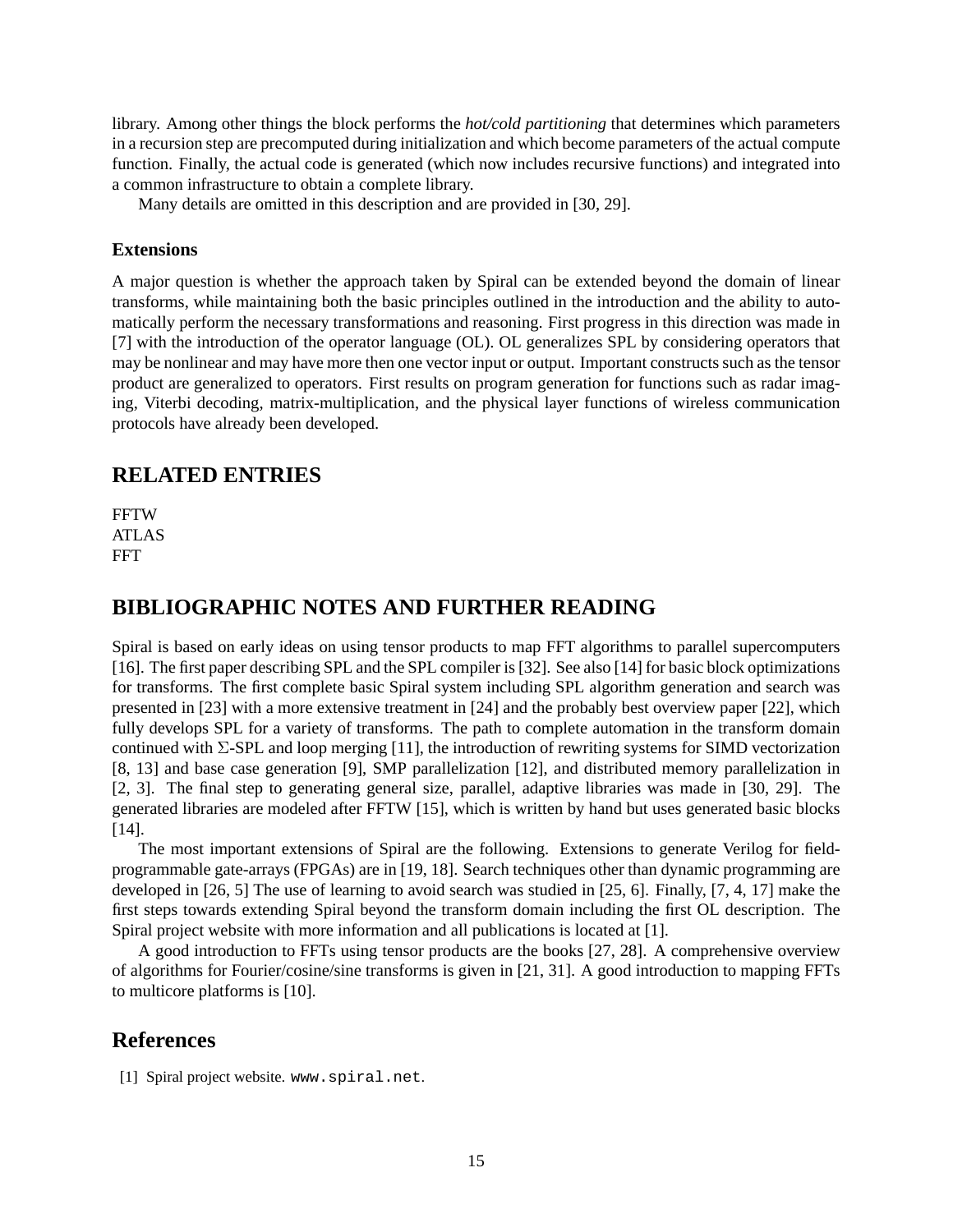- [2] Andreas Bonelli, Franz Franchetti, Juergen Lorenz, Markus Püschel, and Christoph W. Ueberhuber. Automatic performance optimization of the discrete Fourier transform on distributed memory computers. In *International Symposium on Parallel and Distributed Processing and Application (ISPA)*, volume 4330 of *Lecture Notes In Computer Science*, pages 818–832. Springer, 2006.
- [3] Srinivas Chellappa, Franz Franchetti, and Markus Püschel. High performance linear transform program generation for the Cell BE. In *High Performance Embedded Computing (HPEC)*, 2009.
- [4] Frédéric de Mesmay, Srinivas Chellappa, Franz Franchetti, and Markus Püschel. Computer generation of efficient software Viterbi decoders. In *International Conference on High Performance Embedded Architectures and Compilers (HiPEAC)*, volume 5952 of *Lecture Notes in Computer Science*, pages 353–368. Springer, 2010.
- [5] Frédéric de Mesmay, Arpad Rimmel, Yevgen Voronenko, and Markus Püschel. Bandit-based optimization on graphs with application to library performance tuning. In *International Conference on Machine Learning (ICML)*, pages 729–736, 2009.
- [6] Frédéric de Mesmay, Yevgen Voronenko, and Markus Püschel. Offline library adaptation using automatically generated heuristics. In *International Parallel and Distributed Processing Symposium (IPDPS)*, 2010.
- [7] Franz Franchetti, Frédéric de Mesmay, Daniel McFarlin, and Markus Püschel. Operator language: A program generation framework for fast kernels. In *IFIP Working Conference on Domain Specific Languages (DSL WC)*, volume 5658 of *Lecture Notes in Computer Science*, pages 385–410. Springer, 2009.
- [8] Franz Franchetti and Markus Püschel. A SIMD vectorizing compiler for digital signal processing algorithms. In *International Parallel and Distributed Processing Symposium (IPDPS)*, pages 20–26, 2002.
- [9] Franz Franchetti and Markus Püschel. Generating SIMD vectorized permutations. In *International Conference on Compiler Construction (CC)*, volume 4959 of *Lecture Notes in Computer Science*, pages 116–131. Springer, 2008.
- [10] Franz Franchetti, Markus Püschel, Yevgen Voronenko, Srinivas Chellappa, and José M. F. Moura. Discrete Fourier transform on multicore. *IEEE Signal Processing Magazine, special issue on "Signal Processing on Platforms with Multiple Cores"*, 26(6):90–102, 2009.
- [11] Franz Franchetti, Yevgen Voronenko, and Markus Püschel. Formal loop merging for signal transforms. In *Programming Languages Design and Implementation (PLDI)*, pages 315–326, 2005.
- [12] Franz Franchetti, Yevgen Voronenko, and Markus Püschel. FFT program generation for shared memory: SMP and multicore. In *Supercomputing (SC)*, 2006.
- [13] Franz Franchetti, Yevgen Voronenko, and Markus Püschel. A rewriting system for the vectorization of signal transforms. In *High Performance Computing for Computational Science (VECPAR)*, volume 4395 of *Lecture Notes in Computer Science*, pages 363–377. Springer, 2006.
- [14] M. Frigo. A fast Fourier transform compiler. In *Proc. Programming Language Design and Implementation (PLDI)*, pages 169–180, 1999.
- [15] Matteo Frigo and Steven G. Johnson. The design and implementation of FFTW3. *Proceedings of the IEEE*, 93(2), 2005. special issue on "Program Generation, Optimization, and Adaptation".
- [16] J. Johnson, R. W. Johnson, D. Rodriguez, and R. Tolimieri. A methodology for designing, modifying, and implementing Fourier transform algorithms on various architectures. *IEEE Trans. Circuits and Systems*, 9:449– 500, 1990.
- [17] Daniel McFarlin, Franz Franchetti, José M. F. Moura, and Markus Püschel. High performance synthetic aperture radar image formation on commodity architectures. In *SPIE Conference on Defense, Security, and Sensing*, volume 7337, page 733708. Proceedings of SPIE, 2009.
- [18] Peter A. Milder, Franz Franchetti, James C. Hoe, and Markus Püschel. Formal datapath representation and manipulation for implementing DSP transforms. In *Design Automation Conference (DAC)*, pages 385–390, 2008.
- [19] Grace Nordin, Peter A. Milder, James C. Hoe, and Markus Puschel. Automatic generation of customized discrete ¨ Fourier transform IPs. In *Design Automation Conference (DAC)*, pages 471–474, 2005.